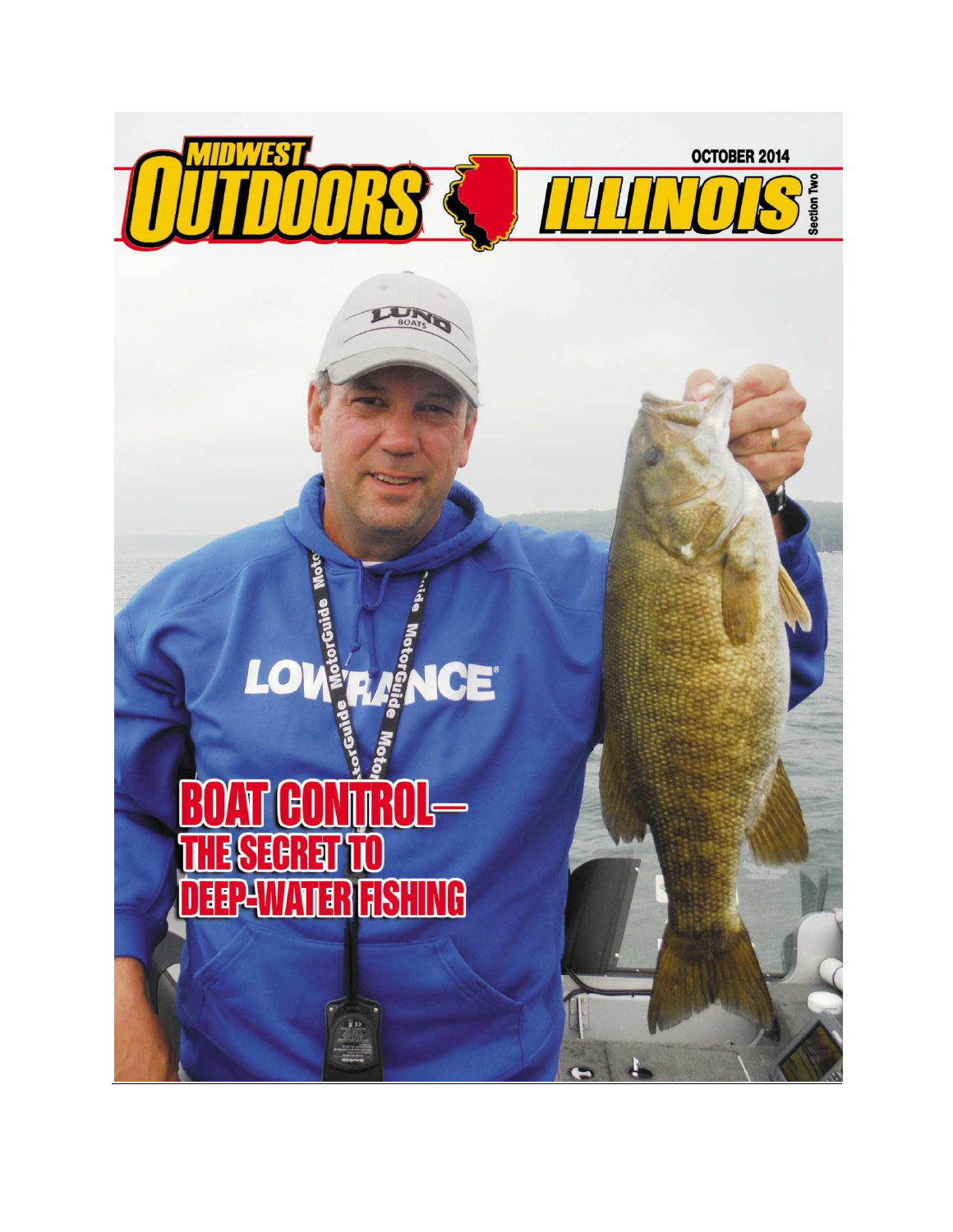Walt & Poppee's Tales from the Boat Shoppee !

## **Precision Boat Control with Mark O'Neill**



8:28:33 am O  $0.1$ 26.5 200kH

Mark O'Neill with a monster Lake Geneva bass.  $\blacksquare$  On the far right of the screen you can see the bass rising up to take the bait!

By Walt Matan

Whether you fish for Walleye, Pike, Smallmouth or any other gamefish, the steep drop-off is where the fish will be in the fall. This is where the baitfish and game fish are, and this is where you need to position your boat. Fish may move up shallow to feed in a flats area near this dropoff or they may suspend out deeper, but either way look for the sharpest drop-off areas of the lake and fish near them.

On a recent fall trip to Lake Geneva, I fished with WaterWerks pro staffer and guide Mark O'Neill. Mark is not your average guide, he fishes Lake Geneva almost exclusively for smallmouth bass and he educates anglers on proper use of electronics and boat control for structure fishing while fishing. You can learn out of his boat or he will show you the proper operation on your own boat. A trip with Mark is not about catching a million fish, but rather how to learn about the technology that is available to you to and catching big fish.

Lake Geneva is a structure fisherman's dream come true. Smallmouth bass have taken over the lake, they are excellent fighters and relate to the same drop-offs and weed edges that walleye use. O'Neill catches pike, muskie, largemouth and walleye while plying these depths, but the primary catch is smallies. If you book a trip with him, you will learn how to effectively ply the depths. You can use that same knowledge on prime walleye water lakes with similar characteristics of Lake Geneva.